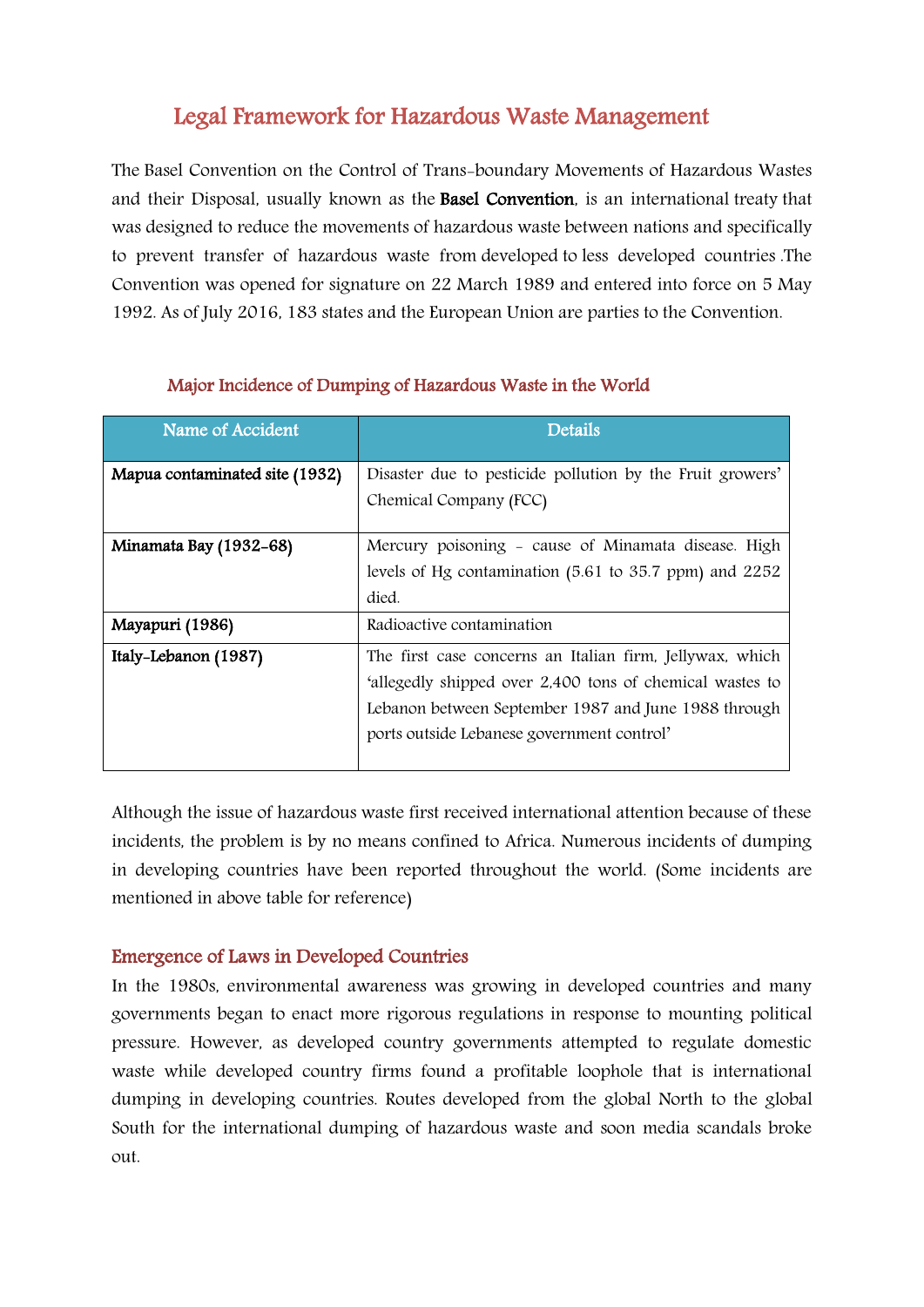The internationalization of hazardous waste management has led to the emergence of salient issues and actions. One important issue is the modus operandi for *trans-boundary* movement of hazardous wastes, if the movement is allowed to occur. The major transboundary issues include the legality of the movement of hazardous wastes across national boundaries the extent to which expertise on the management of these wastes is available in destination countries, which are often developing nations, the health and safety implications of the *trans-boundary* movements, equity issues and legal issues, especially as they relate to liability and compensation.



Fig 1.2 Oil spills at the shore of Goa

These trans-boundary issues have also led to the emergence of various global, regional and sub-regional treaties, accords and agreements aimed at reducing the negative impacts of the generation and trans-boundary movement of hazardous wastes. Some of these accords contributed immensely towards shaping the manner in which many of the issues listed above are currently handled among nations. Such accords include the London Dumping Convention (1973), the Code of Practice of the International Trans-boundary Movement of Radioactive Wastes (1990), the Cairo Guidelines (1987), the Dakar Declaration (1989), Article 39 of the Lome IV Convention (1989), the Bamako Convention (1991), the Barcelona Convention (1976/1995), the Waigani Convention (1995) and the Basel Convention (1992).



Fig 1.3 Illegal Dumping of Hazardous Waste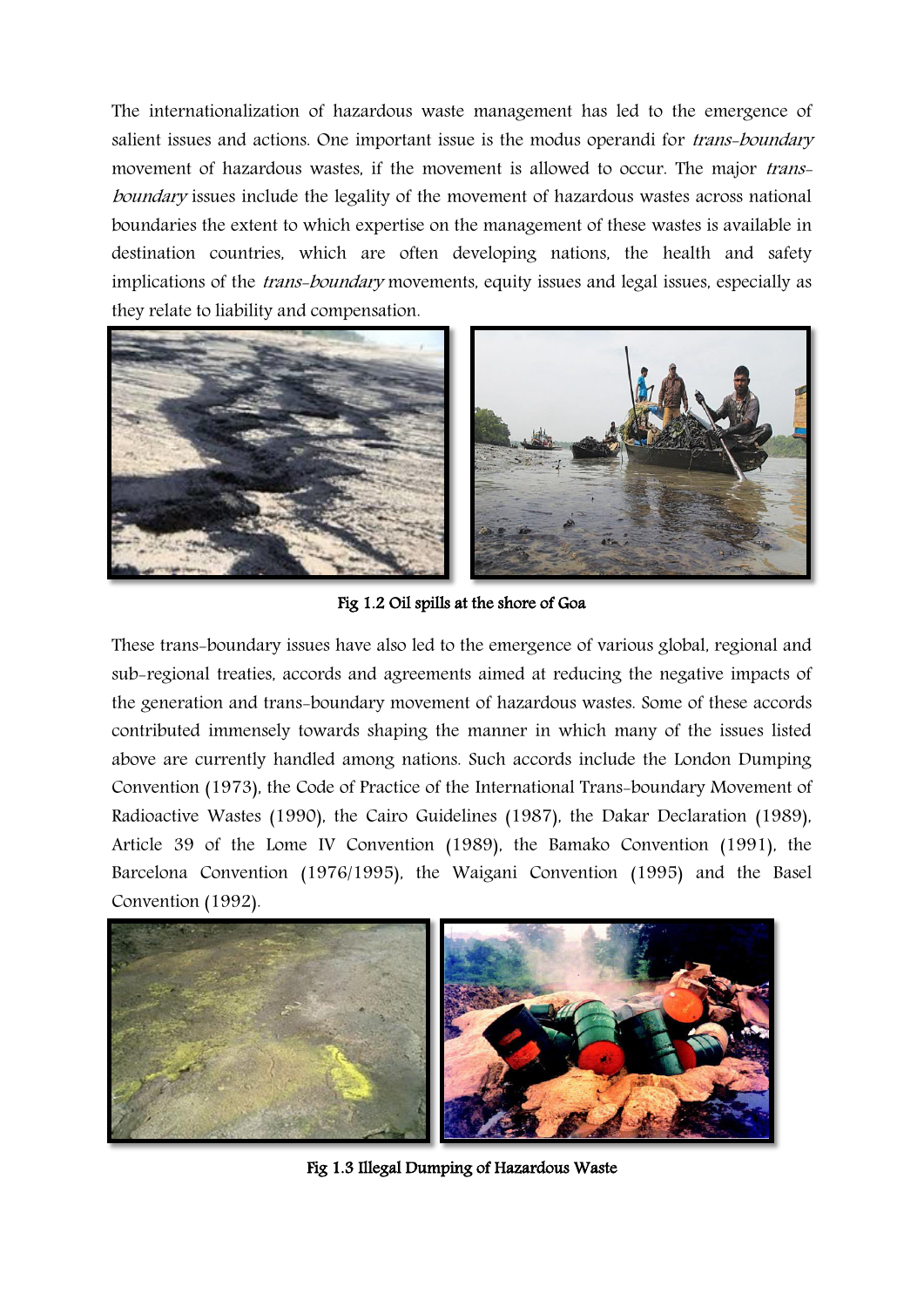### INDIAN SCENARIO – LEGAL FRAMEWORK OF HAZARDOUS WASTE MANAGEMENT IN INDIA

India is a party to the Basel Convention on trans-boundary movement of Hazardous Waste. Import of 29 items is prohibited under Schedule-8 of the Hazardous Waste Management Rules (1989) amended in 2003 while the Basel Convention has banned 76 items. The Ministry of Environment Forest & Climate Change (MOEF & CC) is in the process of examining whether more wastes needed to be banned. Unscrupulous traders in the garb of importing used oil or furnace oil, in fact, imported waste oil, which is a banned item. They also illegally imported zinc wastes despite its being not permissible except, if more than 65% of zinc can be recovered from the wastes. In May, 1997, the Supreme Court directed that no import of any HW, which is already banned or to be banned hereafter, would be permitted by any authority or any person under the Basel Convention.

Prior to introduction of the Hazardous Waste Management Rules (1989), most of the industries used the opportunity to dispose their HW in illegal dumpsites outside industrial estates, along roadsides, in low-lying areas, along with municipal wastes or even in rivers and canal pits at the expense of the environment and public health. So far a total of 115 illegal HW dumpsites have been identified by 10 States.

## As per CPCB Bulletin Vol-I, July 2016 the present status of generation and management of hazardous waste in the country is as below:

- No of HW generating industries.43938
- Total generation of HW:7.467 Million Tons Per Annum
- Land fillable waste: 3.416 Million Tons Per Annum
- *Incinerable waste*: 0.695 Million Tons Per Annum
- Recyclable waste:3.356 Million Tons per Annum

There was no proper secured landfill facility available in India to dispose of Hazardous Waste (HW) till 1997. To regulate management of Hazardous Waste generated within the country as well as export/import of such waste, the Hazardous Wastes (Management and Handling) Rules, 1989 were notified under the Environment (Protection) Act, 1986. Any waste, which by virtue of any of its physical, chemical, reactive, toxic, flammable, explosive or corrosive characteristics causes danger or is likely to cause danger to health or environment, whether alone or when in contact with other wastes or substances has been defined as hazardous.

The Hazardous Waste Management Rules (1989) amended in the years 2000 & 2003 enable to identify hazardous wastes by means of industrial processes and waste streams in